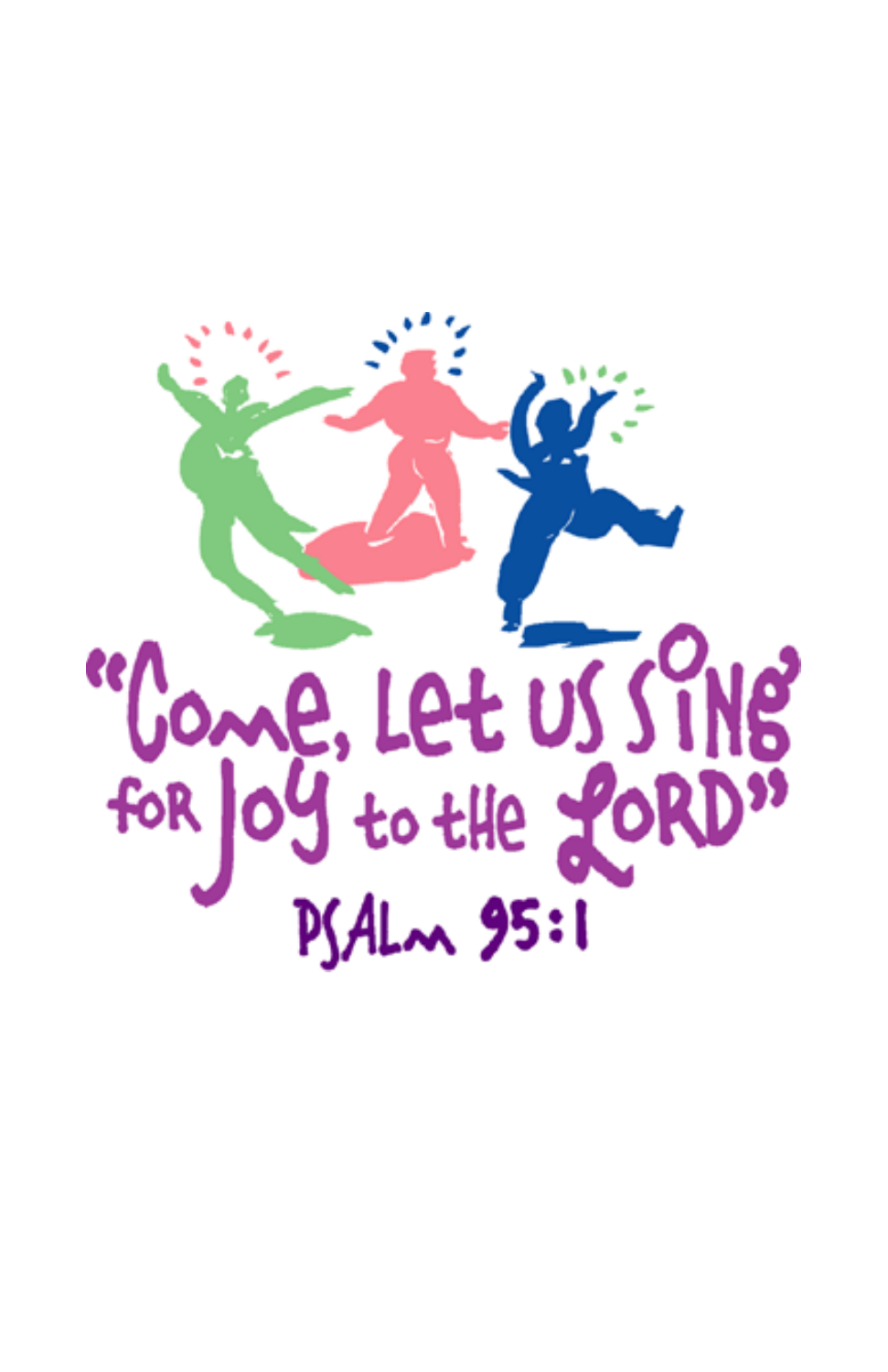# Lauvers Mennonite Church

**May 15, 2022**

Pastor: Curtiss Kanagy 207.431.8825 [lauversmennonitechurch.org](http://www.lauversmennonitechurch.org/)

**for livestream: lauversmennonitechurch.org/sermons**

[lauversmc@gmail.com](mailto:lauversmc@gmail.com)

34585 Route 35 N Richfield, PA 17086

*"Our mission is to seek the lost and nourish the found through the work of Jesus Christ."*

WELCOME to our visitors today! Please join us in worshipping the Lord and in experiencing His love, grace, truth and presence. God bless you in this service and in the coming days!

Welcome/Door holders: Jerry & Doris Kauffman

Sunday School: *Trust God's Timing,* Matthew 24:32-41

Worship Service Prelude: Denise Kauffman Nursery: Lauren/Grace Worship leader: Eric Brubaker Worship in song: Lydia's group Offering *(given during first song after announcements/prayer)* Message: Gary Krabill "Getting Dressed" Colossians 3:1-17

Last Sunday Attendance: 103 Offering: \$2,855.00

**Next Sunday** Welcome/Door holders: Denise & Diane Kauffman Message: Pastor Curtiss



Stephen Ranck on May 17 Susanna Ranck on May 17 Katie Varner on May 21 Easton Martin on May 21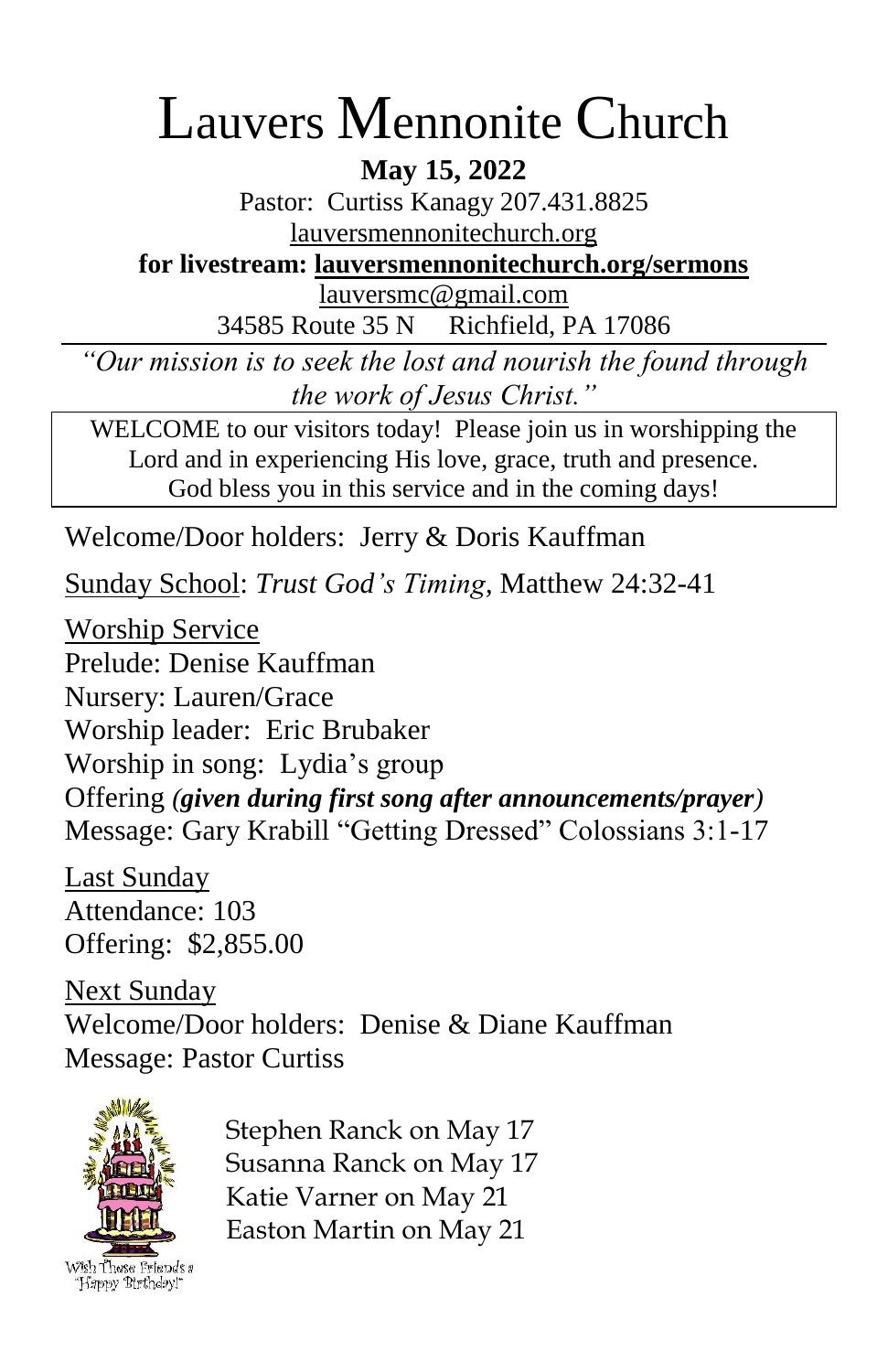## **Announcements**

1. Please sign up at the back of the church **if your children are planning to attend VBS**.



- 2. The **Baby Bottle Boomerang** is in process. Pick up a baby bottle in the foyer and fill it with coins, cash, or checks and bring it back by Father's Day, June 19th, OR, give online at cpcforlife.org to help them reach their goal of \$85,000 this year.
- 3. Check out the **Upcoming Events** for this this weekend and the next under the schedule on the back page.
- 4. Mark Your Calendars: Spring is a time for the earth to regenerate from its long sleep and a time for the church to engage together in a time of dreaming about the future. **Darren Peachey will be with us Sunday morning June 12th beginning at 9 a.m. and Monday & Tuesday evenings June 13 & 14 at 7 p.m.** to speak into our lives individually and lead us corporately in conversation about the Lauvers Mennonite Church vision and our partnership in God's Kingdom.

Hebrews 10:24–25 (ESV) And let us consider how to stir up one another to love and good works, not neglecting to meet together, as is the habit of some, but encouraging one another, and all the more as you see the Day drawing near.

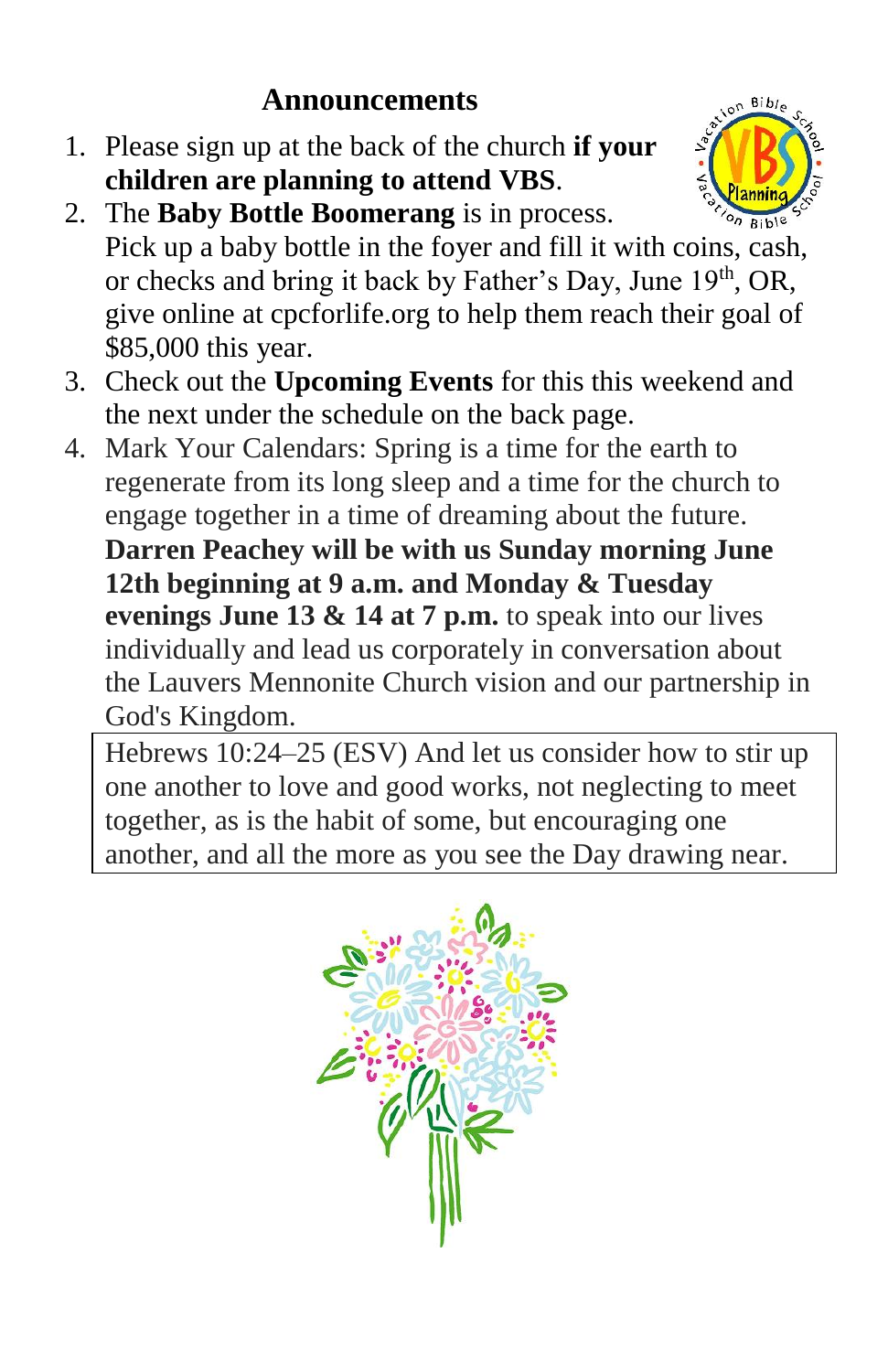Upcoming Events May 21 – Homeschool Book Sale & JCCH Young Entrepreneur Mrktplace, 9 AM to 1 PM, River Church Comm. Rm. May 29 – Hymn Sing at Delaware Mennonite Church, 7 PM May 31 – Elder's meeting at 6:30 PM June 5-9 – Vacation Bible School at Lauvers! June 12-14 – Renewal meetings with Darren Peachey ค P) "A Time to Plant. The spring of the year is time to plant gardens or tend to other Θ plants. The list below contains the names of plants that grew in Bible times. How many do you recognize? Circle the names Ø B from the list. They may be found  $\rightarrow \leftarrow \downarrow \uparrow \searrow$ . There will be 13 letters uncircled. Write them in the spaces below. ☜ myrrh aloes cassia mint dill lentil apple trees barley cucumbers crocus balsam trees melons leeks onions garlic oak trees wheat figs mustard grain olive trees pomegranates beans millet cane almonds cinnamon pistachio nuts rose of Sharon lily of the valley U Р L Е N т м С С J E в s G в E s ı о R A ı N ı ı υ A N s A м п N т Е L N с D A L sυ т P Y Е s в N г N U R L s s с A P R м G A A Е A м A м A Е O с L R Е A R с т м в т ом Е R н Е н R A Ο Е s N T R с L L L s п т s ο L Е N N R U D R т ο R N N ı Y s N A s мs Е Е F о L т Е v N Е о s с D L. L ο F. п Е W H Е Е s U п A т L Е κ L G т s N G о A κ т R Е Е s ٥ L s R s Е Ο F s н A R s ٥ ٥ N ٥ D Υ т E Е Υ L L Ο ν A L L Who is the "Master Gardener"? Our Church Council **Elders: Deacons:** Eric Brubaker 717-363-7014 Neil Glick 717-513-2717 Nevin Glick 717-320-2612 Wendell Horst 570-541-8784 Elvin Ranck 717-363-1077 David Martin 717-363-7081